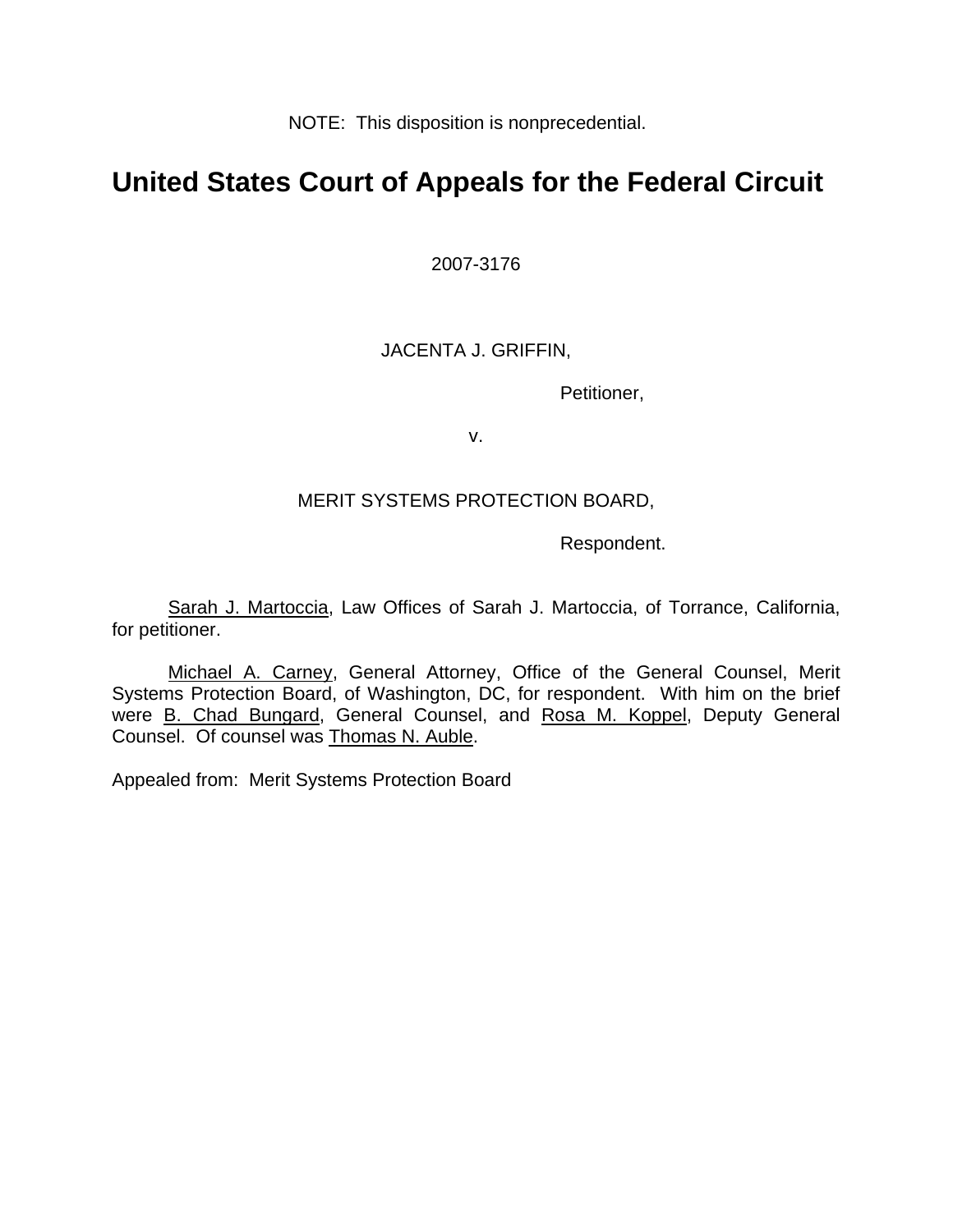NOTE: This disposition is nonprecedential.

## **United States Court of Appeals for the Federal Circuit**

2007-3176

### JACENTA J. GRIFFIN,

Petitioner,

v.

#### MERIT SYSTEMS PROTECTION BOARD,

Respondent.

Petition for review of the Merit Systems Protection Board in SF0731030528-I-3.

\_\_\_\_\_\_\_\_\_\_\_\_\_\_\_\_\_\_\_\_\_\_\_\_\_\_\_

\_\_\_\_\_\_\_\_\_\_\_\_\_\_\_\_\_\_\_\_\_\_\_\_\_\_\_

DECIDED: February 4, 2008

Before BRYSON, CLEVENGER, and LINN, Circuit Judges.

PER CURIAM.

#### **DECISION**

 Jacenta J. Griffin petitions for review of a decision of the Merit Systems Protection Board dismissing her petition for review of an order accepting a settlement agreement as untimely and denying her related petition for enforcement of the settlement agreement. We affirm.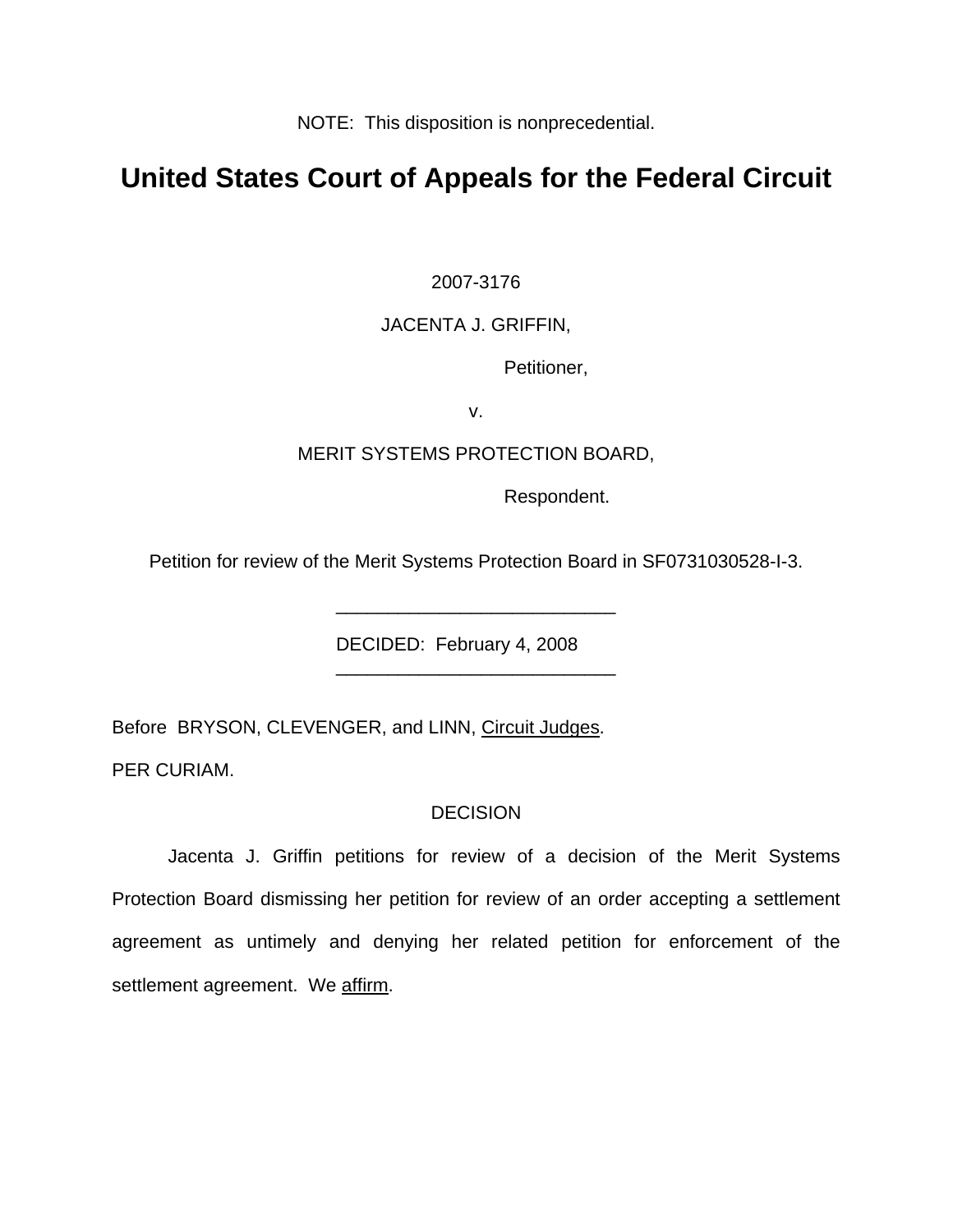#### BACKGROUND

In June 2003, the Office of Personnel Management ("OPM") made a negative suitability determination with regard to Ms. Griffin and barred her from competition for or appointment to any position in the competitive federal service until March 27, 2005. Ms. Griffin appealed the negative determination to the Merit Systems Protection Board. While the appeal was pending, the parties reached a settlement. As part of the settlement, Ms. Griffin withdrew her appeal with prejudice, while OPM agreed to reduce the period of Ms. Griffin's debarment so that it would end on September 27, 2004. OPM also agreed that the reasons specified in its decision letter would "not be used as a basis for any future OPM suitability action unless evidence of conduct similar to the conduct described in the Decision Letter is disclosed in any future suitability investigation." The settlement was entered into the Board's record for enforcement purposes.

 Ms. Griffin subsequently applied for but was denied a position as a correctional officer with the federal Bureau of Prisons. Alleging that she was denied the position because of "issues from this case," she filed a petition with the Board seeking enforcement of the settlement agreement. OPM agued, inter alia, that even if the Bureau of Prisons had made an adverse suitability determination with respect to Ms. Griffin, she would have no remedy under the settlement agreement, because the settlement agreement did not cover suitability determinations by agencies other than OPM. Ms. Griffin responded that she would not have agreed to the settlement agreement if she had known that it would not prevent other agencies from considering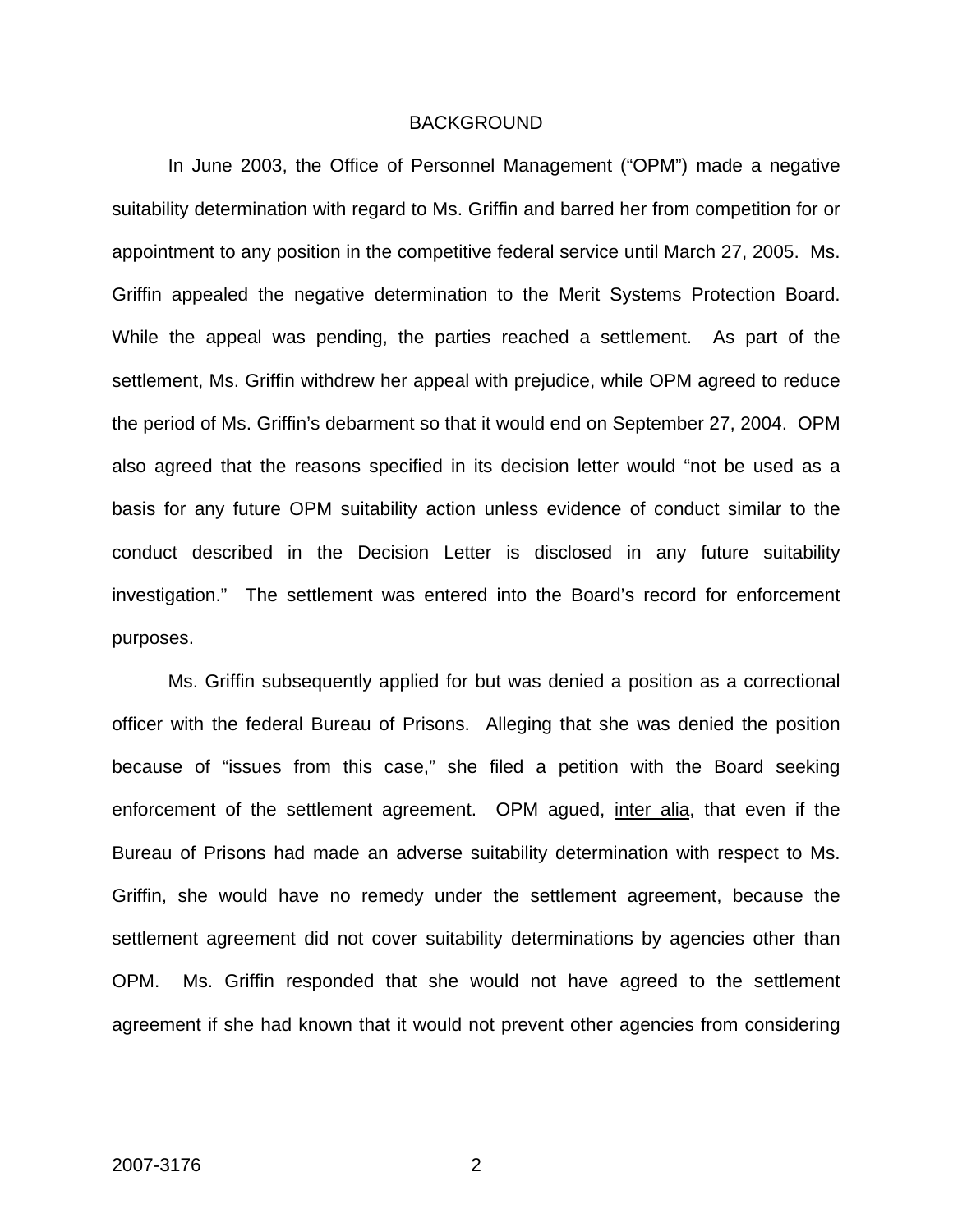the circumstances underlying her OPM unsuitability determination when evaluating her applications for employment.

The administrative judge who was assigned to the enforcement action found that at the time that the settlement agreement was negotiated, Ms. Griffin and her attorney had sought to revise the draft agreement in two ways. First, they sought to add language that would nullify any effects of the negative suitability determination on Ms. Griffin after the debarment period ended. The language that Ms. Griffin proposed provided in part that in connection with any future applications for federal employment, "no issues present in this case can be brought forth." Second, they sought to add language that would make the agreement applicable to suitability determinations made by other federal agencies in addition to OPM. OPM's representative, however, declined to accept either of those proposed changes, and the proposed changes were therefore not added to the draft agreement. Ms. Griffin accepted the settlement agreement even without the additions she and her attorney had proposed.

Based on those facts, the administrative judge found that it was clear Ms. Griffin and her attorney were aware that federal agencies other than OPM may make suitability determinations. The administrative judge concluded that the mere fact that OPM had refused to agree to the changes that Ms. Griffin and her lawyer proposed did not suggest that the agreement was tainted by fraud or mutual mistake.

The administrative judge found that Ms. Griffin had not shown that any other federal agency had made a negative suitability determination about her, but that even if she had, such an action would not constitute a breach of the settlement agreement. The administrative judge further found that Ms. Griffin had failed to show that any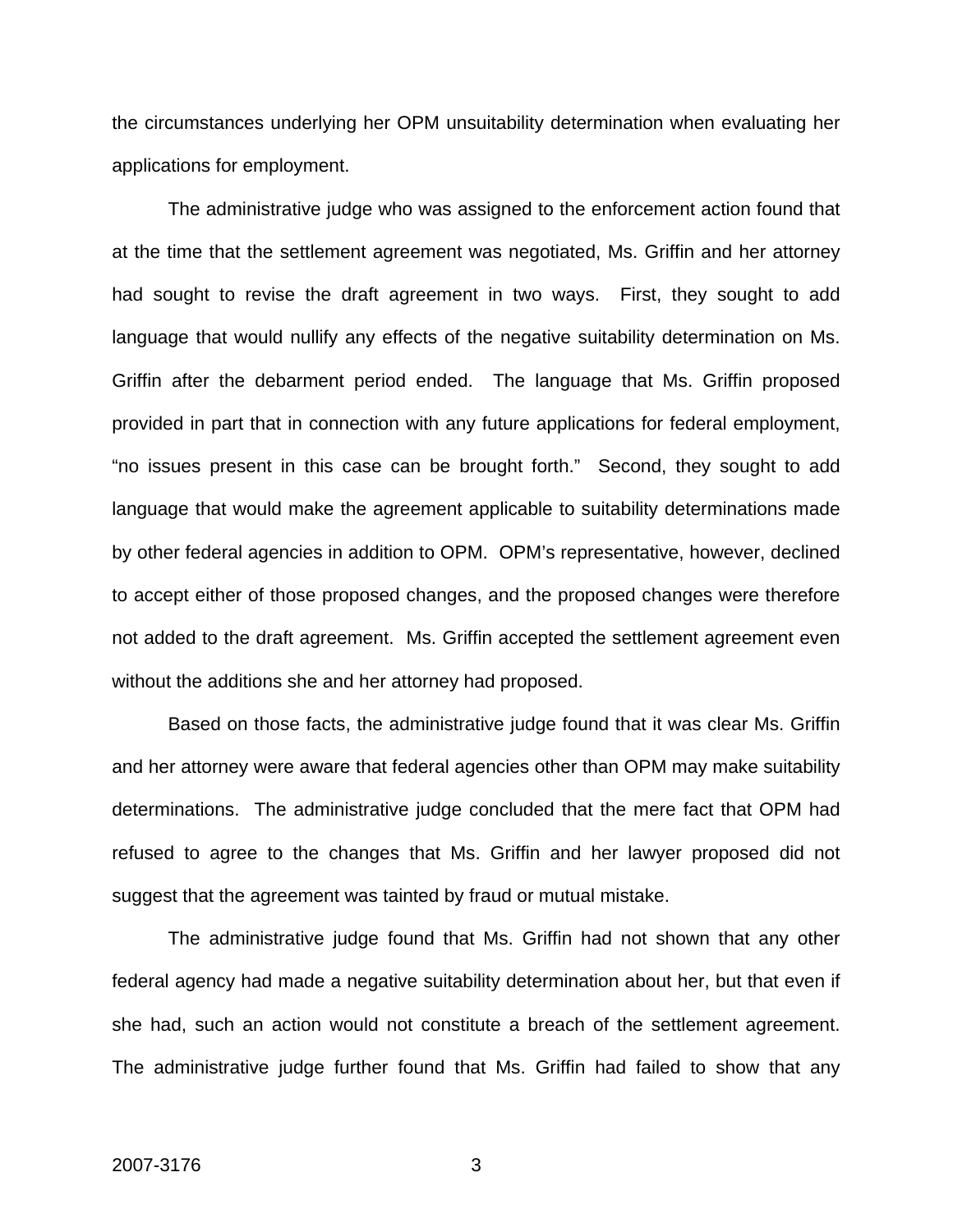federal agency had failed to employ her because of the negative suitability determination made by OPM. The administrative judge found that any such conduct would not constitute a breach of the agreement in any event, since OPM was not prohibited from informing other agencies about the terms of its own previous unsuitability determination. Accordingly, the administrative judge ruled that Ms. Griffin had failed to prove a breach of the settlement agreement.

To the extent that Ms. Griffin's petition was viewed as alleging that the settlement agreement was invalid from the outset, the administrative judge treated the petition for enforcement as a petition for review by the full Board and therefore forwarded the case to the full Board. The petition for review was given the effective date of the petition for enforcement filed by Ms. Griffin, May 4, 2006.

Because the initial decision that ratified the settlement agreement between Ms. Griffin and OPM became final on August 11, 2004, the effective filing date for the petition for review rendered the petition approximately 20 months late. The Board therefore requested that the parties file supplemental submissions addressing the timeliness issue, including any explanation as to why the untimeliness of the petition should be excused. The Board provided Ms. Griffin with forms to help her in doing so. Ms. Griffin, however, did not respond with any reason why the delay should be excused. The Board found no good cause for the 20-month delay and denied her petition as untimely filed.

In this court, Ms. Griffin filed her initial brief pro se, but later retained counsel who filed a reply brief on her behalf. The reply brief fleshes out some of Ms. Griffin's arguments in more detail than her initial brief, and it raises certain new issues. Because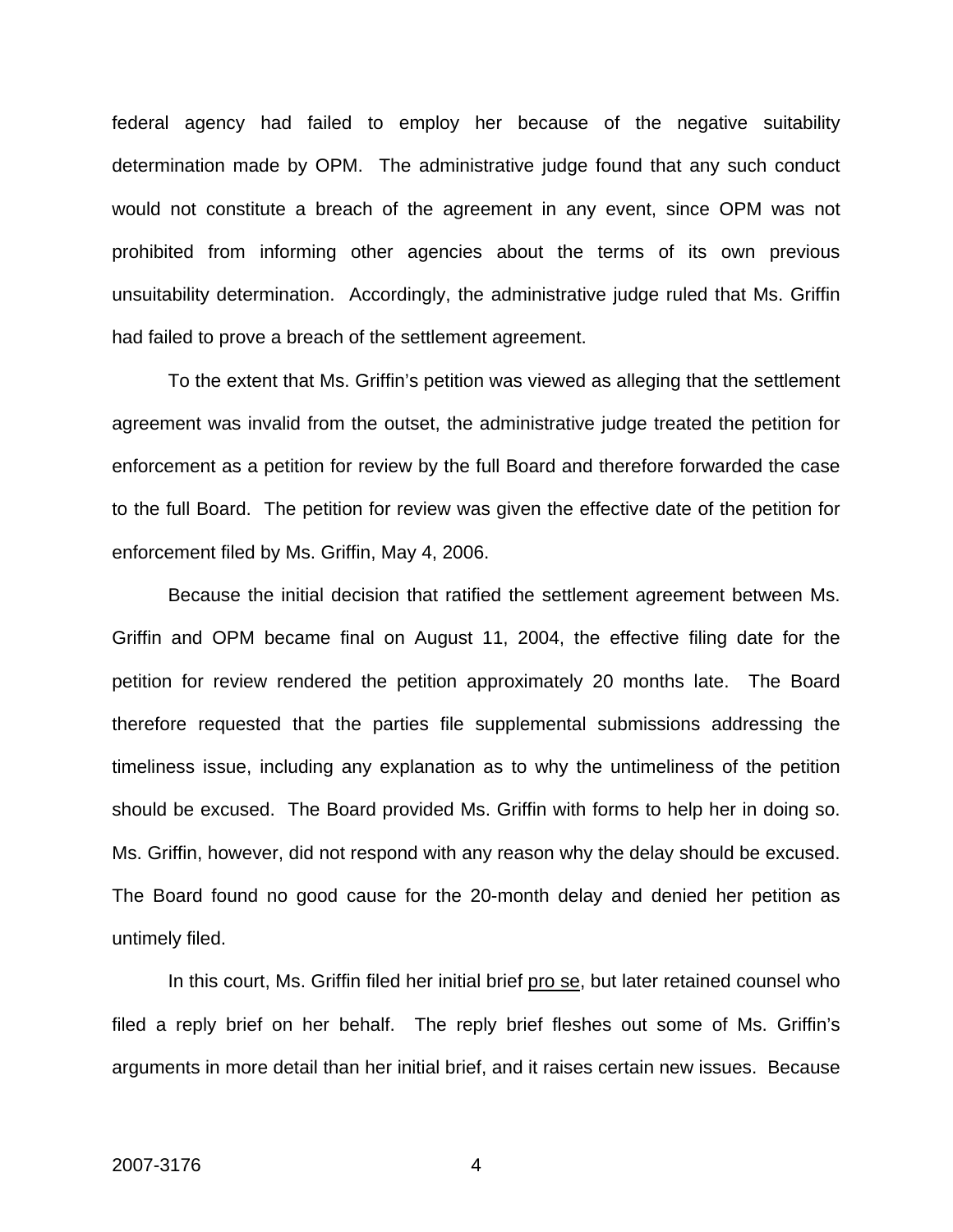Ms. Griffin was originally proceeding pro se, we have elected to entertain all the arguments made in Ms. Griffin's reply brief as if they had been timely raised in her initial brief.

#### **DISCUSSION**

Under 5 C.F.R. § 1201.114(f), an untimely petition for review "must be accompanied by a motion that shows good cause for the untimely filing, unless the Board has specifically granted an extension of time." To establish good cause for a filing delay, an appellant must show that "diligence or ordinary prudence ha[s] been exercised." Phillips v. U.S. Postal Serv., 695 F.2d 1389, 1391 (Fed. Cir. 1982).

Ms. Griffin did not respond to the Board's request for a supplemental submission explaining the reason for the delay in filing the document that the Board treated as a petition for review. In her initial brief before this court, Ms. Griffin asserted that she had had difficulty finding an attorney to represent her in this case (although she is now represented by counsel). Ms. Griffin, however, did not make that argument before the Board, and it does not set forth a sufficient excuse in any event. The Board has consistently held that inability to find legal counsel does not excuse delay. See, e.g., Goldtooth v. Dep't of the Interior, 69 M.S.P.R. 662, 663-64 (1996), aff'd, 106 F.3d 427 (Fed. Cir. 1997) (table); Block v. Def. Logistics Agency, 40 M.S.P.R. 198, 199-200, aff'd, 889 F.2d 1099 (Fed. Cir. 1989) (table). In her reply brief in this court, Ms. Griffin has directly addressed the issue of delay for the first time. In that brief, she argues that she could not have known of her need to file a petition for review until the BOP refused to hire her in a letter dated April 28, 2006. She filed her constructive petition for review one week after that date.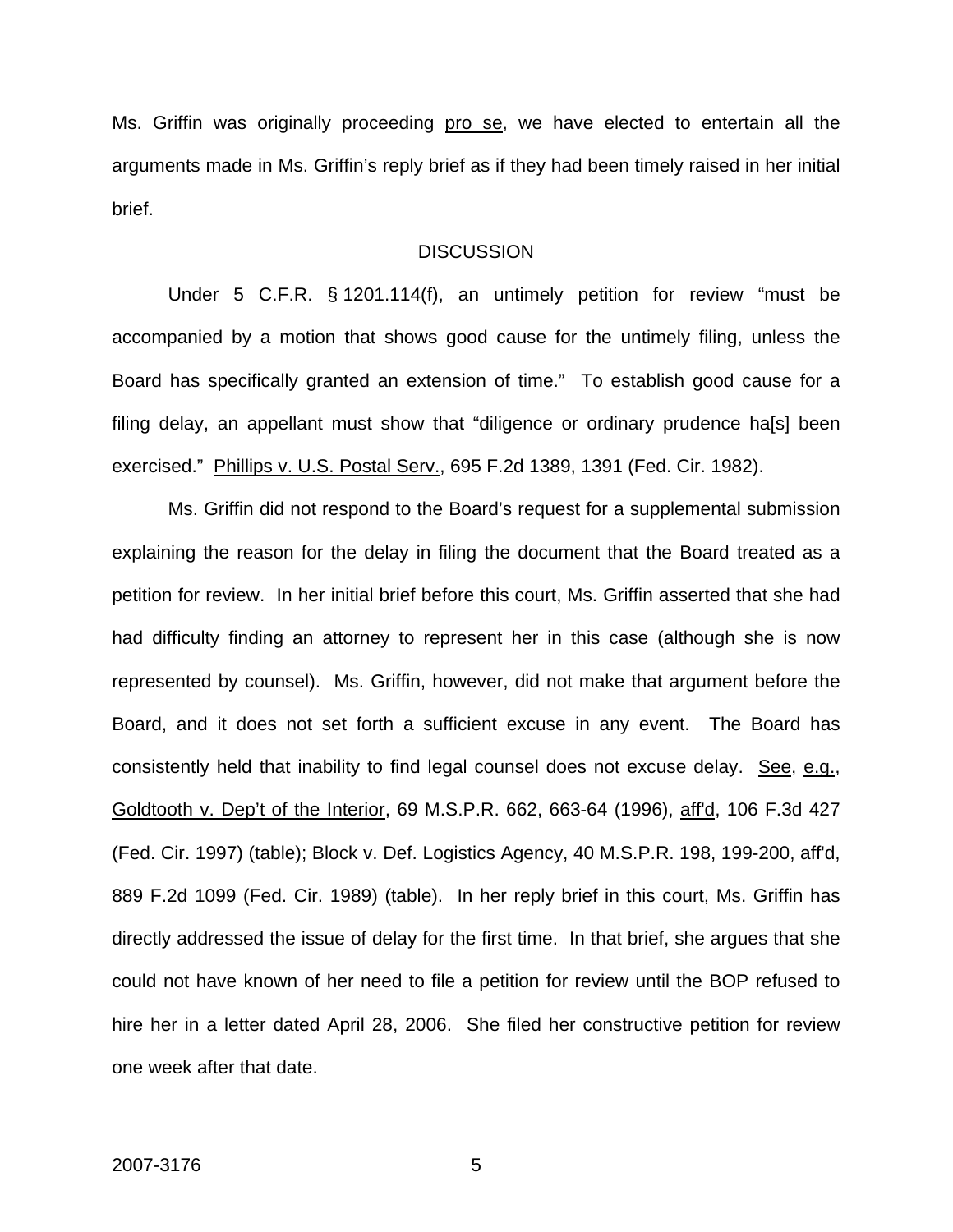Although the Board predicated its decision as to the constructive petition for review on untimeliness, the administrative judge addressed the merits of Ms. Griffin's underlying claim in the course of his opinion dealing with the enforcement petition. Therefore, the issue of the timeliness of the constructive petition for review is not critical, as the merits of her challenge to the validity of the settlement agreement are presented in the enforcement proceeding. Like the administrative judge, we address the merits of her challenge to the validity of the settlement agreement in the context of that proceeding, and we conclude that she has not shown that the agreement is invalid or that it was breached.

Ms. Griffin's argument regarding the validity of the settlement agreement is predicated on her claim that that she believed she would never have to reveal the information underlying OPM's suitability determination to any other federal agency to which she applied for employment. She contends that this court should reform the settlement agreement to add a paragraph stating that she does "not need to disclose any information contained in the Decision Letter and investigation summary, such as the fact that she had been terminated from previous employment, when applying for any subsequent federal agency positions." Ms. Griffin argues that that was the initial intention of the parties in forming the settlement agreement and that the contract therefore should be reformed based on the doctrine of mutual mistake.

The administrative judge found that Ms. Griffin and the attorney who represented her at the time the settlement agreement was drafted could not have believed that the settlement agreement was as broad as she now contends. As noted above, Ms. Griffin and her attorney had asked for modifications of the settlement agreement that would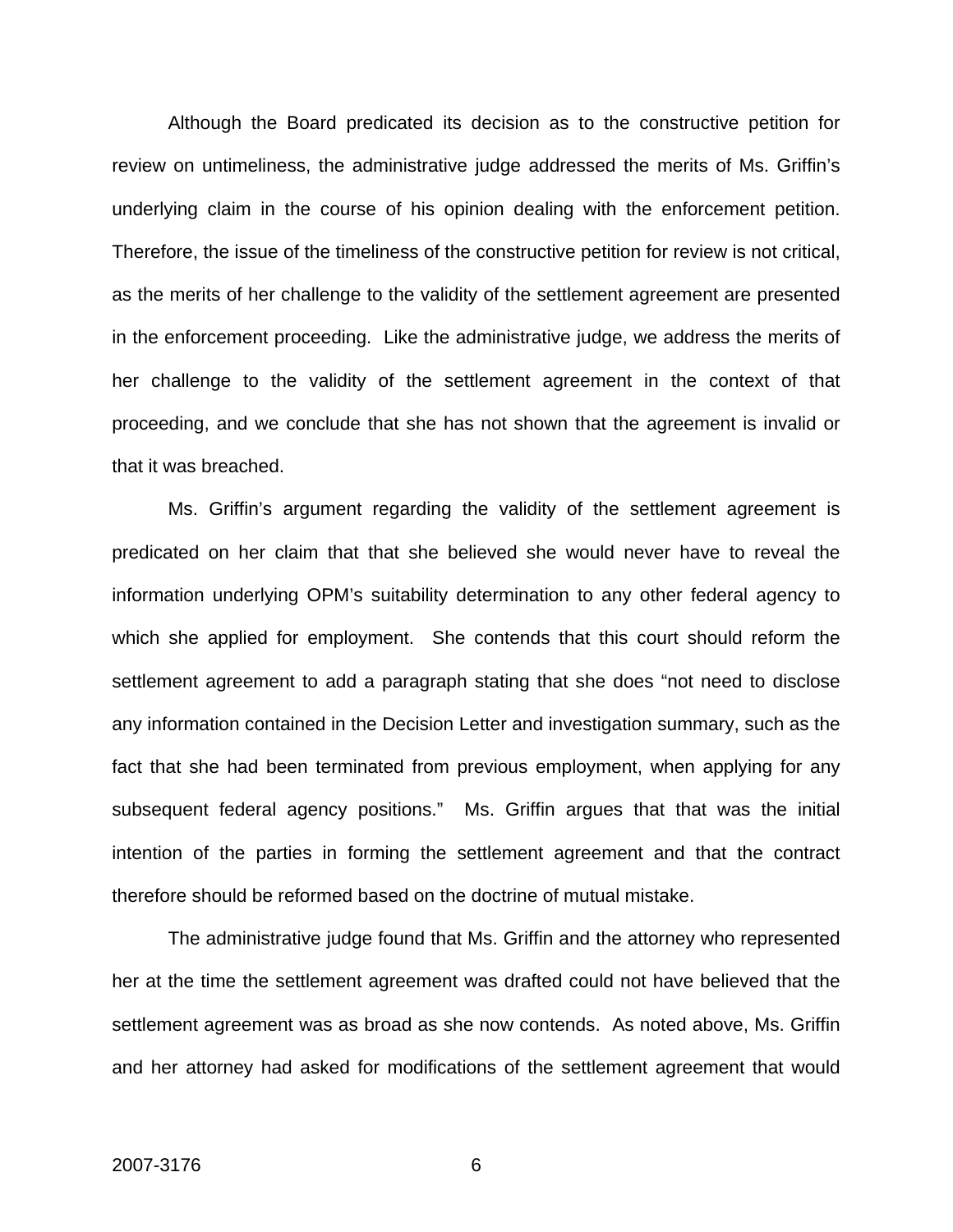have prohibited reference to any of the "issues present in [the suitability] case," and would have prohibited any other federal agency from making a suitability determination based on the information in OPM's decision letter. OPM refused to add that language to the agreement, yet Ms. Griffin accepted the settlement agreement nonetheless. In light of those circumstances, the administrative judge found that Ms. Griffin must have understood that nothing in the settlement agreement would bar other federal agencies from having access to the information about her termination. Moreover, as the administrative judge explained, the settlement agreement bound only OPM; it did not bar other agencies from making adverse suitability determinations or otherwise deciding, for whatever reasons, not to hire her.

The administrative judge's findings are supported by substantial evidence, and in light of those findings, we cannot conclude that the contract should be reformed based on mutual mistake. The reformation that Ms. Griffin seeks would effectively amend the settlement agreement to include the very provisions that Ms. Griffin and her lawyer proposed but that OPM declined to accept. Under these circumstances, the administrative judge justifiably concluded that Ms. Griffin could not have believed that the agreement provided her the benefits that she now asserts she thought it did. Because the settlement agreement did not bar OPM from disclosing the circumstances underlying its prior unsuitability determination to other agencies and did not bar other federal agencies from making their own suitability determinations, the administrative judge properly denied the petition for enforcement.

Ms. Griffin further asserts that as a matter of law the settlement agreement applies not only to OPM but to all other federal agencies as well. She cites 5 C.F.R.